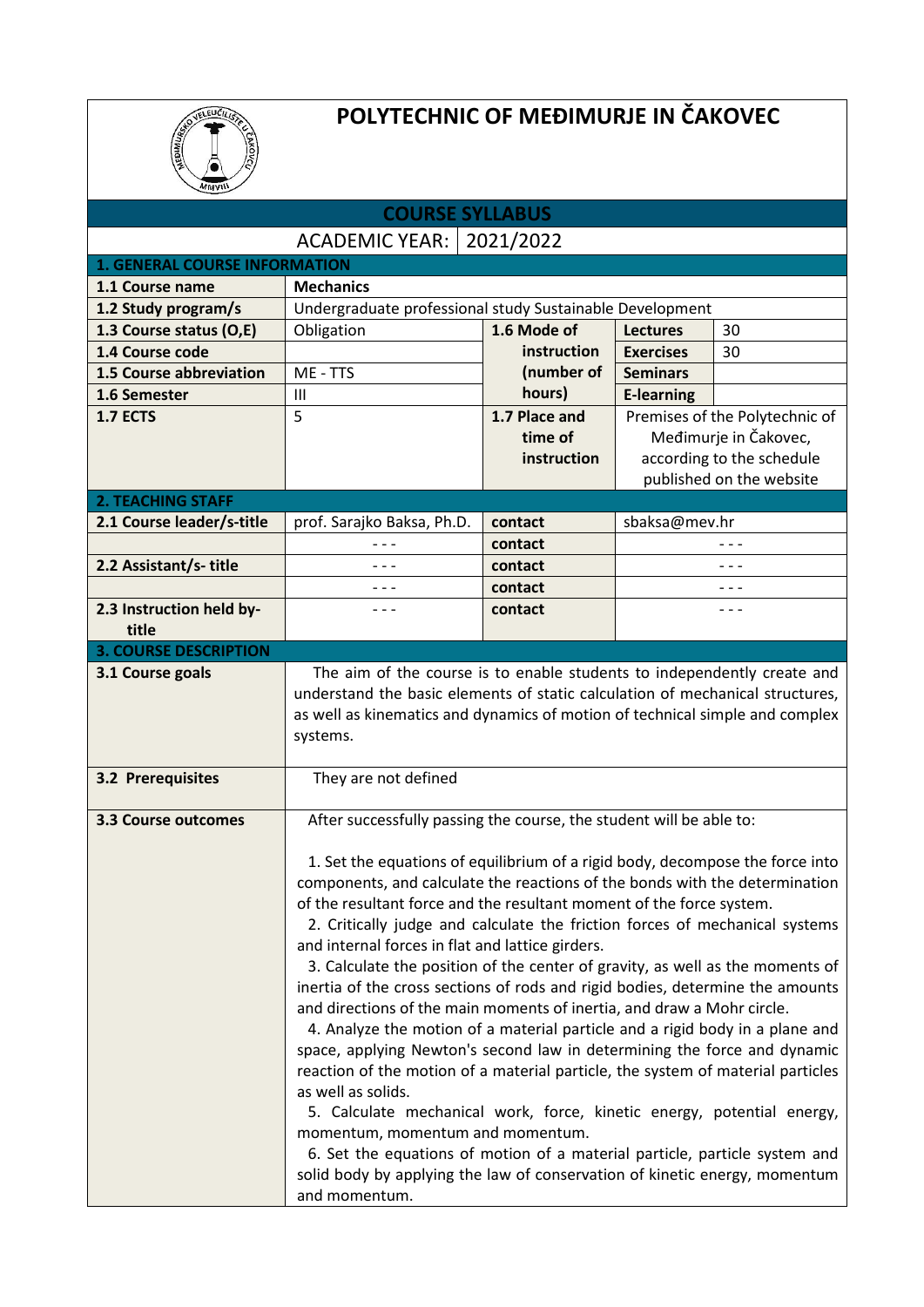| <b>3.4 Course content</b>                         | The course presents the contents related to the concept, possibilities and<br>role of the concept of the equation of equilibrium of a rigid body, the |                                                                                                                                                   |  |                               |                 |   |                                                                           |                 |                          |              |            |              |            |
|---------------------------------------------------|-------------------------------------------------------------------------------------------------------------------------------------------------------|---------------------------------------------------------------------------------------------------------------------------------------------------|--|-------------------------------|-----------------|---|---------------------------------------------------------------------------|-----------------|--------------------------|--------------|------------|--------------|------------|
|                                                   | separation of forces into components, and the calculation of the reaction of                                                                          |                                                                                                                                                   |  |                               |                 |   |                                                                           |                 |                          |              |            |              |            |
|                                                   | connections with the determination of the resultant force and the resultant                                                                           |                                                                                                                                                   |  |                               |                 |   |                                                                           |                 |                          |              |            |              |            |
|                                                   | moment of the force system. Special emphasis is given to the calculation of                                                                           |                                                                                                                                                   |  |                               |                 |   |                                                                           |                 |                          |              |            |              |            |
|                                                   |                                                                                                                                                       | the position of the center of gravity, as well as the moments of inertia of the                                                                   |  |                               |                 |   |                                                                           |                 |                          |              |            |              |            |
|                                                   |                                                                                                                                                       | cross sections of rods and rigid bodies, with the determination of the amount                                                                     |  |                               |                 |   |                                                                           |                 |                          |              |            |              |            |
|                                                   |                                                                                                                                                       | and directions of the main moments of inertia. Calculation of mechanical<br>work, power, kinetic energy, potential energy, momentum, momentum and |  |                               |                 |   |                                                                           |                 |                          |              |            |              |            |
|                                                   |                                                                                                                                                       | momentum.                                                                                                                                         |  |                               |                 |   |                                                                           |                 |                          |              |            |              |            |
| 3.5 Types of coursework                           | Lectures<br>Exercises<br>X<br>X<br>X                                                                                                                  |                                                                                                                                                   |  |                               |                 |   | Blended e-<br>learning                                                    | x               | Individual<br>activities |              |            |              | Laboratory |
|                                                   | Seminars                                                                                                                                              |                                                                                                                                                   |  | Distant                       | Field           |   |                                                                           | Multimedia      |                          |              |            |              |            |
|                                                   | and<br>x                                                                                                                                              |                                                                                                                                                   |  | learning                      |                 | x | classes                                                                   | X               | and<br>network           |              | x          |              | Mentorship |
|                                                   |                                                                                                                                                       | workshops<br>Other                                                                                                                                |  |                               |                 |   |                                                                           |                 |                          |              |            |              |            |
| 3.6 Language of                                   |                                                                                                                                                       |                                                                                                                                                   |  |                               |                 |   |                                                                           |                 |                          |              |            |              |            |
| instruction                                       |                                                                                                                                                       | Croatian / English                                                                                                                                |  |                               |                 |   |                                                                           |                 |                          |              |            |              |            |
| 3.7 Monitoring students'                          | 2,0                                                                                                                                                   | Class attendance                                                                                                                                  |  |                               | 0,3             |   | Seminars<br>Essay                                                         |                 |                          |              |            |              |            |
| work (enter the                                   | 0,3                                                                                                                                                   | Class activity                                                                                                                                    |  |                               | 0,3             |   | Project                                                                   |                 |                          |              |            | Report/paper |            |
| number of ECTS credits<br>for each activity so    |                                                                                                                                                       | Midterm exams                                                                                                                                     |  |                               | 0,3             |   | Practical task                                                            |                 | 0,3                      |              | Continuous |              |            |
| that the total number<br>of ECTS credits is equal | 1,0                                                                                                                                                   | Written exam                                                                                                                                      |  |                               |                 |   | Experimental work                                                         | knowledge check |                          |              |            |              |            |
| to the total ECTS value                           | 0,5                                                                                                                                                   | Oral exam                                                                                                                                         |  |                               |                 |   |                                                                           |                 |                          |              |            |              |            |
| of the course, 1 ECTS =<br>30 hours)              |                                                                                                                                                       |                                                                                                                                                   |  |                               |                 |   | Research                                                                  |                 |                          |              |            |              |            |
| 3.8 Assessment and                                |                                                                                                                                                       |                                                                                                                                                   |  |                               |                 |   |                                                                           |                 |                          |              |            |              |            |
| evaluation of                                     | <b>Activity specification</b><br>Percent %<br><b>Points</b>                                                                                           |                                                                                                                                                   |  |                               |                 |   |                                                                           |                 |                          |              |            |              |            |
|                                                   |                                                                                                                                                       |                                                                                                                                                   |  | Assessment during instruction |                 |   |                                                                           |                 |                          |              |            |              |            |
| students' work                                    |                                                                                                                                                       | Attendance                                                                                                                                        |  |                               |                 |   | 5%                                                                        |                 |                          | 5            |            |              |            |
| during classes and at                             |                                                                                                                                                       | Class activity                                                                                                                                    |  |                               |                 |   | 5%                                                                        |                 |                          | 5            |            |              |            |
| the final exam                                    |                                                                                                                                                       |                                                                                                                                                   |  | Project / Practical work      |                 |   | 20%                                                                       |                 |                          | 20           |            |              |            |
|                                                   |                                                                                                                                                       |                                                                                                                                                   |  | Seminar / Colloquium I        |                 |   | 20%                                                                       |                 |                          | 20           |            |              |            |
|                                                   |                                                                                                                                                       | Oral exam                                                                                                                                         |  | Seminar / Colloquium II       |                 |   | 20%<br>30%                                                                |                 |                          | 20<br>30     |            |              |            |
|                                                   |                                                                                                                                                       |                                                                                                                                                   |  |                               |                 |   | Exam assessment for the students who failed to fullfil all the obligatory |                 |                          |              |            |              |            |
|                                                   |                                                                                                                                                       |                                                                                                                                                   |  |                               |                 |   | requirements during the semester                                          |                 |                          |              |            |              |            |
|                                                   |                                                                                                                                                       | Written exam<br>Total:                                                                                                                            |  |                               |                 |   | 60%<br>100%                                                               |                 |                          | 60<br>100    |            |              |            |
|                                                   |                                                                                                                                                       |                                                                                                                                                   |  |                               |                 |   |                                                                           |                 |                          |              |            |              |            |
| 3.9 Assessment criteria -                         |                                                                                                                                                       |                                                                                                                                                   |  |                               |                 |   |                                                                           |                 |                          |              |            |              |            |
| analysis per learning                             |                                                                                                                                                       |                                                                                                                                                   |  |                               |                 |   | Ways of evaluating learning outcomes                                      |                 |                          |              |            |              |            |
| outcomes                                          |                                                                                                                                                       |                                                                                                                                                   |  | Atten-                        | <b>Activity</b> |   | Project                                                                   | Mid-<br>term    |                          | Mid-<br>term |            | Practic      | Total      |
|                                                   |                                                                                                                                                       |                                                                                                                                                   |  | dance                         |                 |   |                                                                           | exam 1          |                          | exam 2       |            | work         |            |
|                                                   |                                                                                                                                                       | Outcome 1                                                                                                                                         |  |                               |                 |   | 3<br>3                                                                    | 6<br>6          |                          |              |            | 5<br>5       | 14<br>14   |
|                                                   |                                                                                                                                                       | Outcome 2<br>Outcome 3                                                                                                                            |  |                               |                 |   | 3                                                                         | 8               |                          |              |            | 5            | 16         |
|                                                   |                                                                                                                                                       | Outcome 4                                                                                                                                         |  |                               |                 |   | 3                                                                         |                 |                          | 6            |            | 5            | 14         |
|                                                   |                                                                                                                                                       | Outcome 5                                                                                                                                         |  |                               |                 |   | 4                                                                         |                 |                          | 6            |            | 5            | 15         |
|                                                   |                                                                                                                                                       | Outcome 6<br>Outcome not-                                                                                                                         |  |                               |                 |   | 4                                                                         |                 |                          | 8            |            | 5            | 17         |
|                                                   |                                                                                                                                                       | related                                                                                                                                           |  | 5                             | 5               |   |                                                                           |                 |                          |              |            |              | 10         |
|                                                   | Total                                                                                                                                                 |                                                                                                                                                   |  | 5                             | 5               |   | 20                                                                        | 20              |                          | 20           |            | 30           | 100        |
|                                                   |                                                                                                                                                       | The course has defined 6 learning outcomes, a system of scoring outcomes,                                                                         |  |                               |                 |   |                                                                           |                 |                          |              |            |              |            |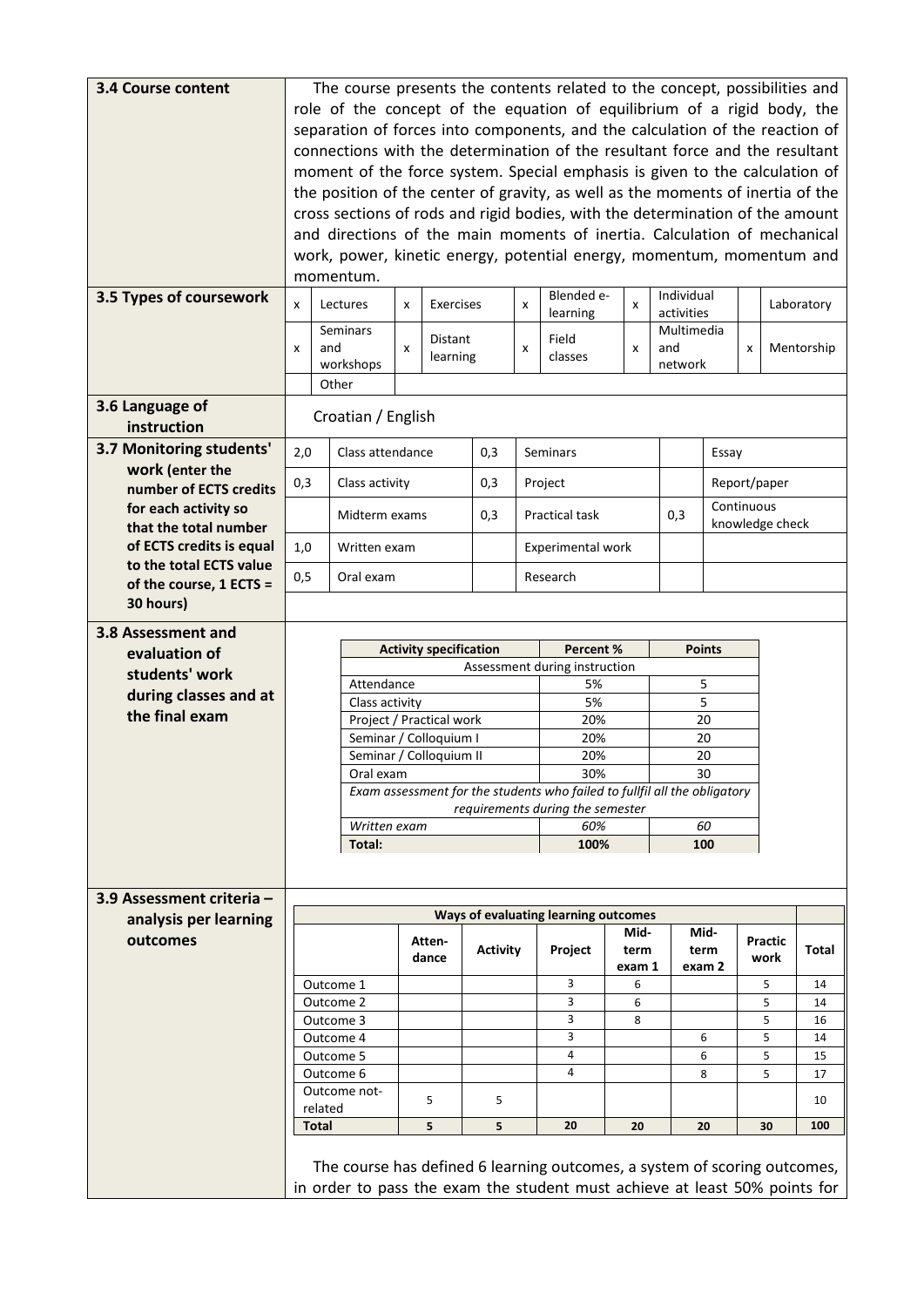|                                | each learning outcome.                                                                                                                                                                                                |  |  |  |  |  |
|--------------------------------|-----------------------------------------------------------------------------------------------------------------------------------------------------------------------------------------------------------------------|--|--|--|--|--|
|                                | The grade is calculated as follows:                                                                                                                                                                                   |  |  |  |  |  |
|                                | • 87.51-100.00 points: rating Excellent (5)<br>· 75.01-87.5 points: rating Very good (4)<br>• 62.51 -75.00 points: rating Good (3)<br>• 50.01- 62.5 points: rating Pass (2)<br>• 00.00- 50.00 points: rating Fail (1) |  |  |  |  |  |
| <b>3.10 Specific features</b>  |                                                                                                                                                                                                                       |  |  |  |  |  |
| related with taking            | If the student collects 50% of the points of each outcome, he / she directly                                                                                                                                          |  |  |  |  |  |
| the course                     | takes the exam, provided that he / she has done practical work (seminars /<br>project). During the exam, it is possible to orally check the knowledge from                                                            |  |  |  |  |  |
|                                | practical work (seminars / project).                                                                                                                                                                                  |  |  |  |  |  |
|                                | Once earned points for each learning outcome are no longer deleted unless<br>the student, with the express approval of the course leader, decides to correct                                                          |  |  |  |  |  |
|                                | the result for each learning outcome, whereby the points won are deleted and                                                                                                                                          |  |  |  |  |  |
|                                | newly earned points for that learning outcome are entered. The final grade is                                                                                                                                         |  |  |  |  |  |
|                                | obtained on the exam period and is the sum of points earned during classes.<br>Students who did not take the colloquium access the written part of the                                                                |  |  |  |  |  |
|                                | exam where all learning outcomes are checked, and are required to have                                                                                                                                                |  |  |  |  |  |
|                                | completed practical work (seminars / project) before taking the exam.                                                                                                                                                 |  |  |  |  |  |
| 3.11 Students obligations      |                                                                                                                                                                                                                       |  |  |  |  |  |
|                                | Full-time students are required to attend at least 70% of the total number                                                                                                                                            |  |  |  |  |  |
|                                | of hours of lectures and exercises in order to exercise the right to take the                                                                                                                                         |  |  |  |  |  |
|                                | exam.<br>Part-time students are required to attend at least 30% of the total number                                                                                                                                   |  |  |  |  |  |
|                                | of hours of lectures and exercises in order to exercise the right to take the                                                                                                                                         |  |  |  |  |  |
|                                | exam.                                                                                                                                                                                                                 |  |  |  |  |  |
|                                | If the student has not fulfilled all the obligations set by the course, he is<br>obliged to attend the lectures again and meet the conditions for taking the                                                          |  |  |  |  |  |
|                                | exam.                                                                                                                                                                                                                 |  |  |  |  |  |
|                                | Attendance can be offset by online tuition, organised webinars and added                                                                                                                                              |  |  |  |  |  |
|                                | assignments given by teachers. One lesson lasts 45 minutes, and several hours<br>form a teaching unit. Absence from one teaching unit is counted as one                                                               |  |  |  |  |  |
|                                | absence. Delays and apologies are recorded separately. In that case, if the                                                                                                                                           |  |  |  |  |  |
|                                | student missed more than 50% of classes, and has a justifiable                                                                                                                                                        |  |  |  |  |  |
|                                | reason/apology, the request should be submitted to the Department Council,<br>which then decides on the justification of student absences with the                                                                    |  |  |  |  |  |
|                                | obligatory opinion of the course leader.                                                                                                                                                                              |  |  |  |  |  |
| 3.12 Written                   |                                                                                                                                                                                                                       |  |  |  |  |  |
| assignments                    | Seminars / Projects                                                                                                                                                                                                   |  |  |  |  |  |
| 3.13 Required reading          | F. Matejiček, D. Semenski, Z. Vnučec: Uvod u statiku sa zbirkom<br>1.                                                                                                                                                 |  |  |  |  |  |
|                                | zadataka. Slavonski Brod, Fakultet strojarstva i brodogradnje, 2012.<br>Matejiček, F.: Kinematika sa zbirkom zadataka, Strojarski fakultet u Slav.                                                                    |  |  |  |  |  |
|                                | 2.<br>Brodu, 2006.                                                                                                                                                                                                    |  |  |  |  |  |
|                                | Matejiček, F.: Kinetika sa zbirkom zadataka, Strojarski fakultet u Slav.<br>3.                                                                                                                                        |  |  |  |  |  |
| <b>3.14 Additional reading</b> | Brodu, 2006.<br>O. Muftić: Mehanika 1 - Statika<br>1.                                                                                                                                                                 |  |  |  |  |  |
|                                | S. Jecić: Mehanika 2 – Kinematika i dinamika<br>2.                                                                                                                                                                    |  |  |  |  |  |
|                                | 3.<br>B. Kraut: Strojarski priručnik                                                                                                                                                                                  |  |  |  |  |  |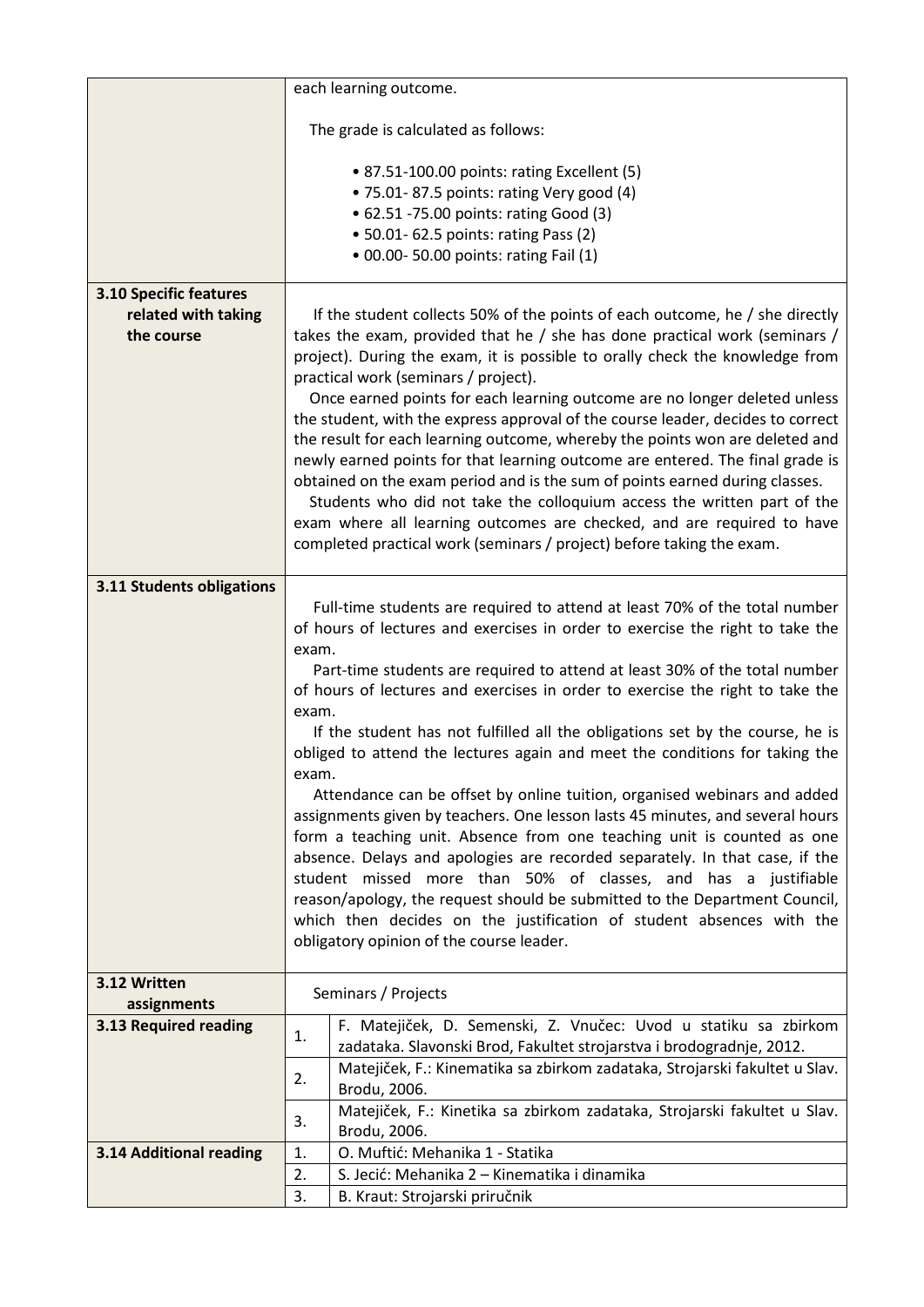|              | <b>4 ADDITIONAL COURSE INFORMATION</b>                                                                                                                                                                                                                                                                                                               |                              |                                                                                                                                                                                                                                                                                                                   |                          |                   |  |  |  |
|--------------|------------------------------------------------------------------------------------------------------------------------------------------------------------------------------------------------------------------------------------------------------------------------------------------------------------------------------------------------------|------------------------------|-------------------------------------------------------------------------------------------------------------------------------------------------------------------------------------------------------------------------------------------------------------------------------------------------------------------|--------------------------|-------------------|--|--|--|
|              | 4.1 Quality control                                                                                                                                                                                                                                                                                                                                  |                              | The quality of the program, teaching process, teaching skills and level of<br>mastery of the material will be established by conducting a written evaluation<br>based on questionnaires, and in other standardised ways and in accordance<br>with the by-laws of the Polytechnic of Medimurje in Čakovec.         |                          |                   |  |  |  |
|              | 4.2 Contact the teacher                                                                                                                                                                                                                                                                                                                              |                              | Students can contact the teacher during the office hours and during<br>classes, while for short questions and explanations they can contact him/her<br>any day during working hours by coming in person or by landline. It is possible<br>to ask questions and e-mail which will be answered as soon as possible. |                          |                   |  |  |  |
|              | 4.3 Information about<br>It is the obligation of each student to be regularly informed about the<br>course. All relevant information and notices related to classes and exams,<br>the course<br>maintenance or any year, will be reported in a timely manner on the bulletin<br>board and on the website of the Polytechnic of Medimurje in Čakovec. |                              |                                                                                                                                                                                                                                                                                                                   |                          |                   |  |  |  |
|              | <b>4.4 Course contribution</b>                                                                                                                                                                                                                                                                                                                       |                              | Course contribution to the study program in generic learning outcomes;                                                                                                                                                                                                                                            |                          |                   |  |  |  |
|              | to the study<br>program                                                                                                                                                                                                                                                                                                                              | General public,<br>Learning, | I1 - Interpret information, ideas, problems and solutions to professional and<br>I2 - Use new technologies and techniques as part of a lifelong process                                                                                                                                                           |                          |                   |  |  |  |
|              |                                                                                                                                                                                                                                                                                                                                                      |                              | 13 - Use foreign languages in professional communication and use of                                                                                                                                                                                                                                               |                          |                   |  |  |  |
|              |                                                                                                                                                                                                                                                                                                                                                      | professional literature,     |                                                                                                                                                                                                                                                                                                                   |                          |                   |  |  |  |
|              |                                                                                                                                                                                                                                                                                                                                                      |                              | I5 - Critically evaluate arguments, assumptions and data in order to create<br>opinions and contributing to the solution of the problem.                                                                                                                                                                          |                          |                   |  |  |  |
|              |                                                                                                                                                                                                                                                                                                                                                      | outcomes;                    | The contribution of the course to the study program in specific learning                                                                                                                                                                                                                                          |                          |                   |  |  |  |
|              |                                                                                                                                                                                                                                                                                                                                                      | development,                 | I6 - Solve engineering problems of sustainable development by applying<br>mathematics, physics, chemistry and biology,<br>I8 - Interdisciplinary to solve engineering problems of sustainable                                                                                                                     |                          |                   |  |  |  |
|              |                                                                                                                                                                                                                                                                                                                                                      |                              | I12 - Develop a technical plan in the field of design of Mechanical                                                                                                                                                                                                                                               |                          |                   |  |  |  |
|              |                                                                                                                                                                                                                                                                                                                                                      |                              | Thermotechnical System,<br>I14 - Apply and monitor conventional heating, cooling, and ventilation systems                                                                                                                                                                                                         |                          |                   |  |  |  |
|              |                                                                                                                                                                                                                                                                                                                                                      | and devices,                 |                                                                                                                                                                                                                                                                                                                   |                          |                   |  |  |  |
|              |                                                                                                                                                                                                                                                                                                                                                      |                              | I16 - Propose technical changes and upgrades to conventional ones<br>thermotechnical systems in the direction of sustainable development.                                                                                                                                                                         |                          |                   |  |  |  |
|              |                                                                                                                                                                                                                                                                                                                                                      |                              |                                                                                                                                                                                                                                                                                                                   |                          |                   |  |  |  |
| the course)  |                                                                                                                                                                                                                                                                                                                                                      |                              | 5. ANALYSIS OF COURSE TOPICS (the number of hours is equal to the number of lectures and exercises of                                                                                                                                                                                                             |                          |                   |  |  |  |
|              |                                                                                                                                                                                                                                                                                                                                                      |                              | <b>LECTURES</b>                                                                                                                                                                                                                                                                                                   |                          |                   |  |  |  |
| <b>Hours</b> |                                                                                                                                                                                                                                                                                                                                                      | <b>Topic and description</b> | <b>Method</b><br>• Direct teaching (lecture,<br>instruction, pp<br>presentation)<br>• Discovery learning<br>(individual, lead, discussion)<br>• Group learning<br>• Case study<br>· Field classes                                                                                                                 | <b>Learning outcomes</b> | Course<br>outcome |  |  |  |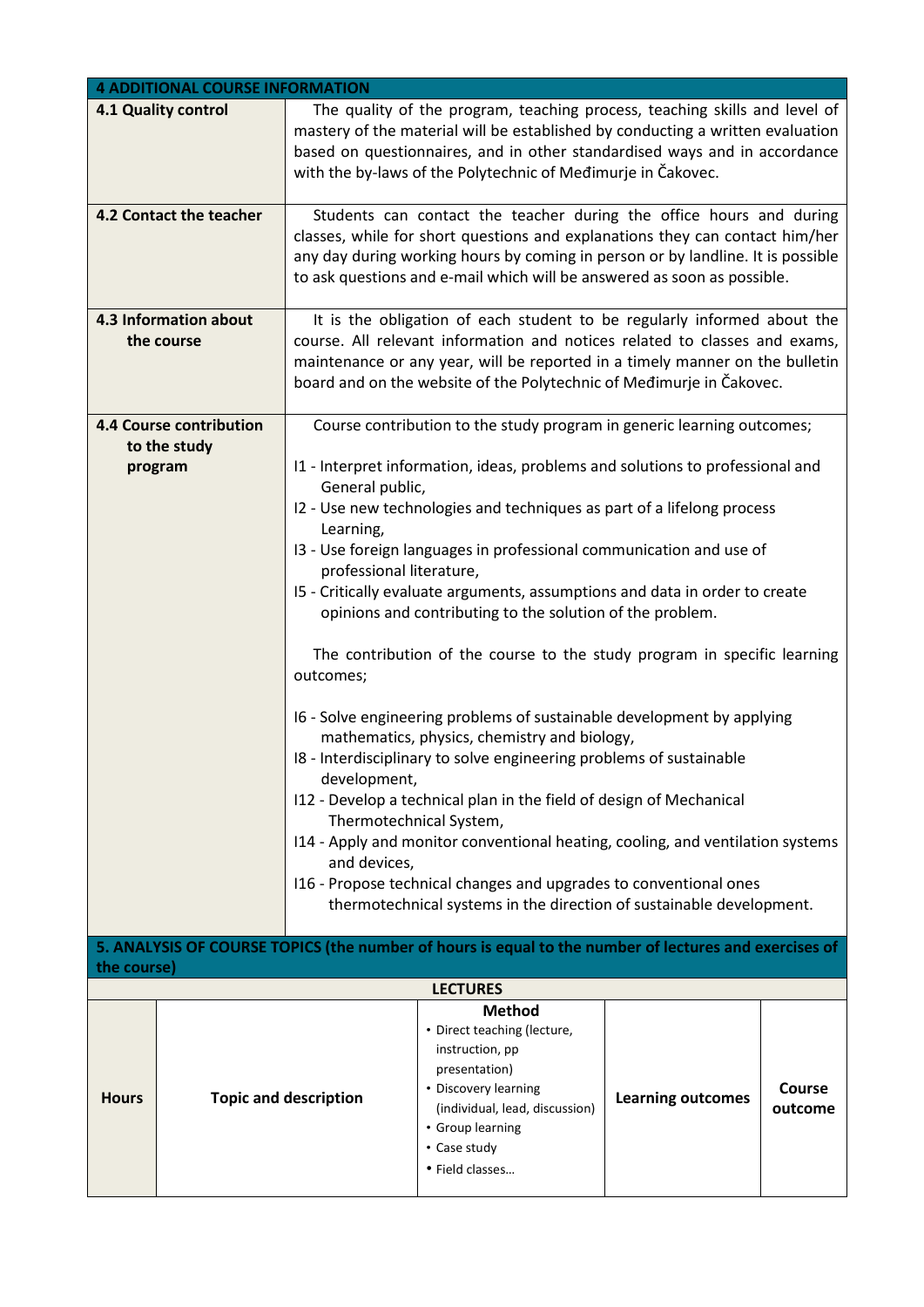| 1.  | Introduction to solid state mechanics.<br>The notion of a rigid body. Basic<br>concepts and units. Newton's laws.<br>Definition and division of forces.                                                                                                           | Lecture, Discovery<br>learning, Presentation | Use the basic<br>concepts and units of<br>Newton's laws of<br>definition and<br>division of forces                                            | 1  |
|-----|-------------------------------------------------------------------------------------------------------------------------------------------------------------------------------------------------------------------------------------------------------------------|----------------------------------------------|-----------------------------------------------------------------------------------------------------------------------------------------------|----|
| 2.  | The rule of displacement of forces.<br>Coupling force and moment force.<br>Vector product. Reduction of spatial<br>and planar system of forces. Release<br>of rigid body bonds. The principle of<br>isolation. Types of connections and<br>supports in mechanics. | Lecture, Discovery<br>learning, Presentation | Distinguish planar<br>and spatial models of<br>force couplings and<br>moments of vector<br>product of forces                                  | 1  |
| 3.  | Equilibrium of the spatial system of<br>forces. Coplanar forces. The principle<br>of stiffening. Gravitational force.                                                                                                                                             | Lecture, Discovery<br>learning, Presentation | Distinguish models of<br>the spatial coplanar<br>system of forces                                                                             | 12 |
| 4.  | Forces of static and kinetic friction,<br>Coulomb's law of friction. Body on a<br>slope. Friction on contact cylindrical<br>surfaces, radial and axial support.<br>Rope friction.                                                                                 | Lecture, Discovery<br>learning, Presentation | Use various forms of<br>static and kinetic<br>friction forces                                                                                 | 12 |
| 5.  | Beam. Transverse and axial force.<br>Bending<br>moment<br>and<br>torsion<br>moment. Gerber's wrist. Frame and<br>lattice girders.                                                                                                                                 | Lecture, Discovery<br>learning, Presentation | Distinguish transverse<br>and axial forces, as<br>well as bending<br>moment and torsion<br>moment                                             | 13 |
| 6.  | Geometric characteristics of the body<br>(center of gravity of lines and surfaces,<br>center of gravity of flat plates, static<br>moment of inertia, moments of<br>inertia, Steiner's rule of displacement,<br>Mohr's circle of inertia).                         | Lecture, Discovery<br>learning, Presentation | Use knowledge of<br>geometric<br>characteristics of<br>body centers of<br>gravity                                                             | 13 |
| 7.  | Introduction<br>kinematics<br>to<br>and<br>dynamics.<br>Material<br>particle<br>kinematics.<br>Trajectory,<br>speed<br>and<br>acceleration.<br>Rectilinear<br>and<br>curvilinear motion of a particle in a<br>plane and space.                                    | Lecture, Discovery<br>learning, Presentation | Apply and<br>distinguish<br>kinematics and<br>dynamics of<br>rectilinear and<br>curvilinear motion<br>of a particle in the<br>plane and space | 4  |
| 8.  | Body kinematics. Position of a rigid<br>body in space. Solid body translation.<br>Rotation about a fixed axis.                                                                                                                                                    | Lecture, Discovery<br>learning, Presentation | Apply spatial<br>representation and<br>analysis of body<br>kinematics                                                                         | 4  |
| 9.  | Plane motion. Current pole speed and<br>current pole acceleration. Poloid.<br>Speed and acceleration plan. Spherical<br>motion, angular velocity and angular<br>acceleration                                                                                      | Lecture, Discovery<br>learning, Presentation | Use knowledge of<br>plane and spherical<br>motion, with the<br>application of<br>velocity and<br>acceleration plan                            | 4  |
| 10. | Material particle dynamics. Particle<br>motion<br>equations.<br>D'Alambert's<br>principle.                                                                                                                                                                        | Lecture, Discovery<br>learning, Presentation | Apply the basic<br>syntax of the<br>dynamics of the<br>equation of motion<br>of a material<br>particle                                        | 15 |
| 11. | Mechanical work and power. Kinetic                                                                                                                                                                                                                                | Lecture, Discovery                           | Apply the concept                                                                                                                             | 15 |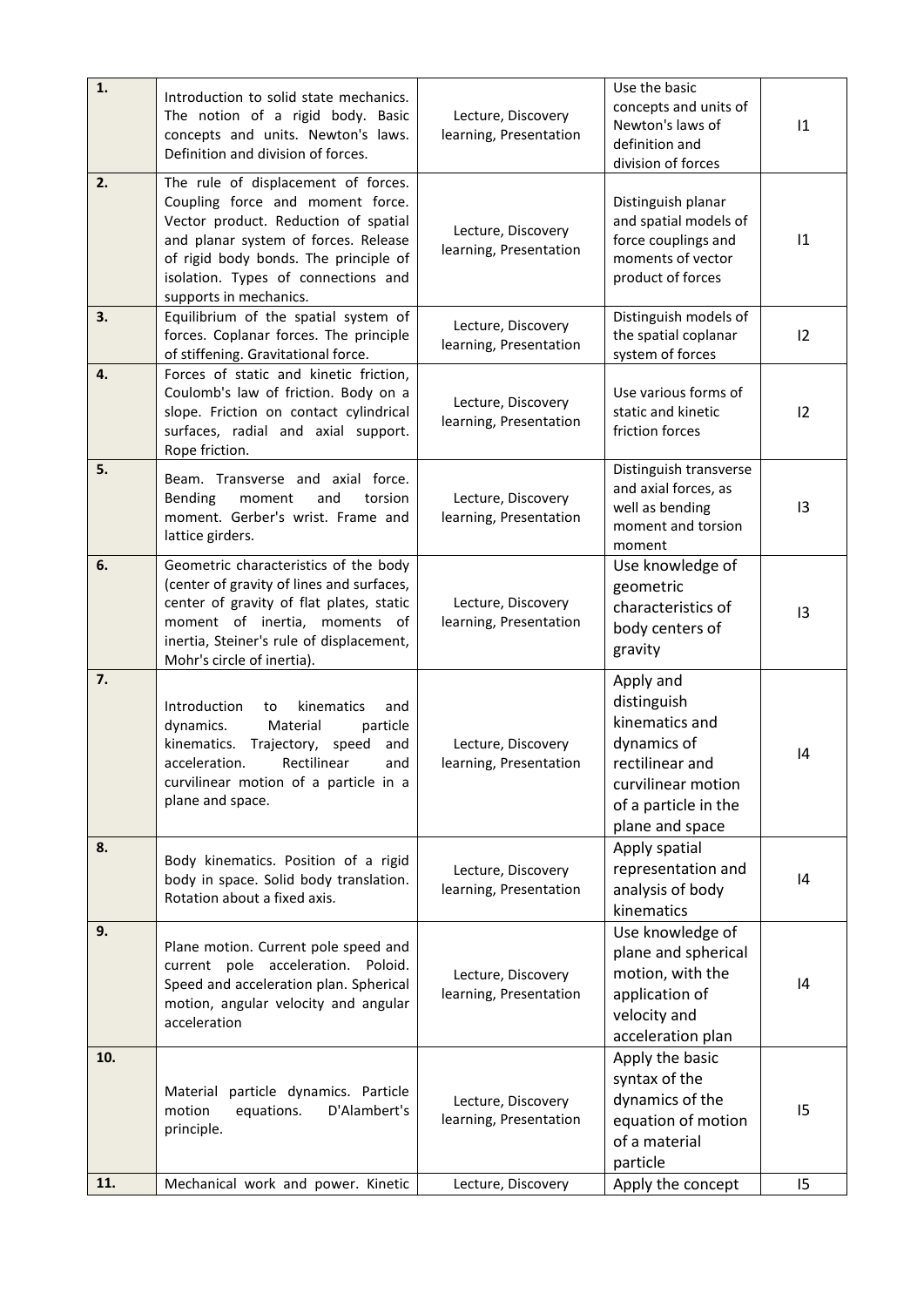| 12.          | energy and the law of kinetic energy.<br>Potential energy.                                                                                                                                                                                                        | learning, Presentation                                                                                                                                                                               | of mechanical work<br>and power, kinetic<br>and potential<br>energy<br>Explain the law of               |                   |
|--------------|-------------------------------------------------------------------------------------------------------------------------------------------------------------------------------------------------------------------------------------------------------------------|------------------------------------------------------------------------------------------------------------------------------------------------------------------------------------------------------|---------------------------------------------------------------------------------------------------------|-------------------|
|              | Law of conservation of mechanical<br>Impulse and amount of<br>energy.<br>motion.                                                                                                                                                                                  | Lecture, Discovery<br>learning, Presentation                                                                                                                                                         | conservation of<br>mechanical energy                                                                    | 15                |
| 13.          | The law of quantity of motion.<br>Moment of momentum and law of<br>momentum.                                                                                                                                                                                      | Lecture, Discovery<br>learning, Presentation                                                                                                                                                         | Explain the law of<br>momentum and the<br>law of momentum                                               | 15                |
| 14.          | Rigid body dynamics, translation,<br>rotation about a fixed axis.                                                                                                                                                                                                 | Lecture, Discovery<br>learning, Presentation                                                                                                                                                         | Apply the postulates<br>of the dynamics of a<br>rigid body                                              | 16                |
| 15.          | Kinetic moment in body rotation.<br>reactions<br>in<br>supports.<br>Dynamic<br>Dynamics of plane motion of a body,<br>equations of motion.                                                                                                                        | Lecture, Discovery<br>learning, Presentation                                                                                                                                                         | Apply the kinetic and<br>dynamic moment of<br>the reaction of the<br>plane motion of a<br>body          | 16                |
|              |                                                                                                                                                                                                                                                                   | <b>EXERCISES/ SEMINARS</b>                                                                                                                                                                           |                                                                                                         |                   |
| <b>Hours</b> | <b>Topic and description</b>                                                                                                                                                                                                                                      | <b>Method</b><br>• Direct teaching<br>(lecture, instruction,<br>pp presentation)<br>• Discovery learning<br>(individual, lead,<br>discussion)<br>• Group learning<br>• Case study<br>· Field classes | <b>Learning outcomes</b>                                                                                | Course<br>outcome |
| 1.           | Introduction to solid state mechanics.<br>The notion of a rigid body. Basic<br>concepts and units. Newton's laws.<br>Definition and division of forces.                                                                                                           | Lecture, Discovery<br>learning, Presentation                                                                                                                                                         | Application of basic<br>concepts and units of<br>Newton's laws<br>definition and<br>division of forces  | 1                 |
| 2.           | The rule of displacement of forces.<br>Coupling force and moment force.<br>Vector product. Reduction of spatial<br>and planar system of forces. Release<br>of rigid body bonds. The principle of<br>isolation. Types of connections and<br>supports in mechanics. | Lecture, Discovery<br>learning, Presentation                                                                                                                                                         | Explain plane and<br>spatial models of<br>force couplings and<br>moments of vector<br>product of forces | 1                 |
| 3.           | Equilibrium of the spatial system of<br>forces. Coplanar forces. The principle<br>of stiffening. Gravitational force.                                                                                                                                             | Lecture, Discovery<br>learning, Presentation                                                                                                                                                         | Apply models of the<br>spatial coplanar<br>system of forces                                             | 12                |
| 4.           | Forces of static and kinetic friction,<br>Coulomb's law of friction. Body on a<br>slope. Friction on contact cylindrical<br>surfaces, radial and axial support.<br>Rope friction.                                                                                 | Lecture, Discovery<br>learning, Presentation                                                                                                                                                         | Apply various forms<br>of static and kinetic<br>friction forces                                         | 12                |